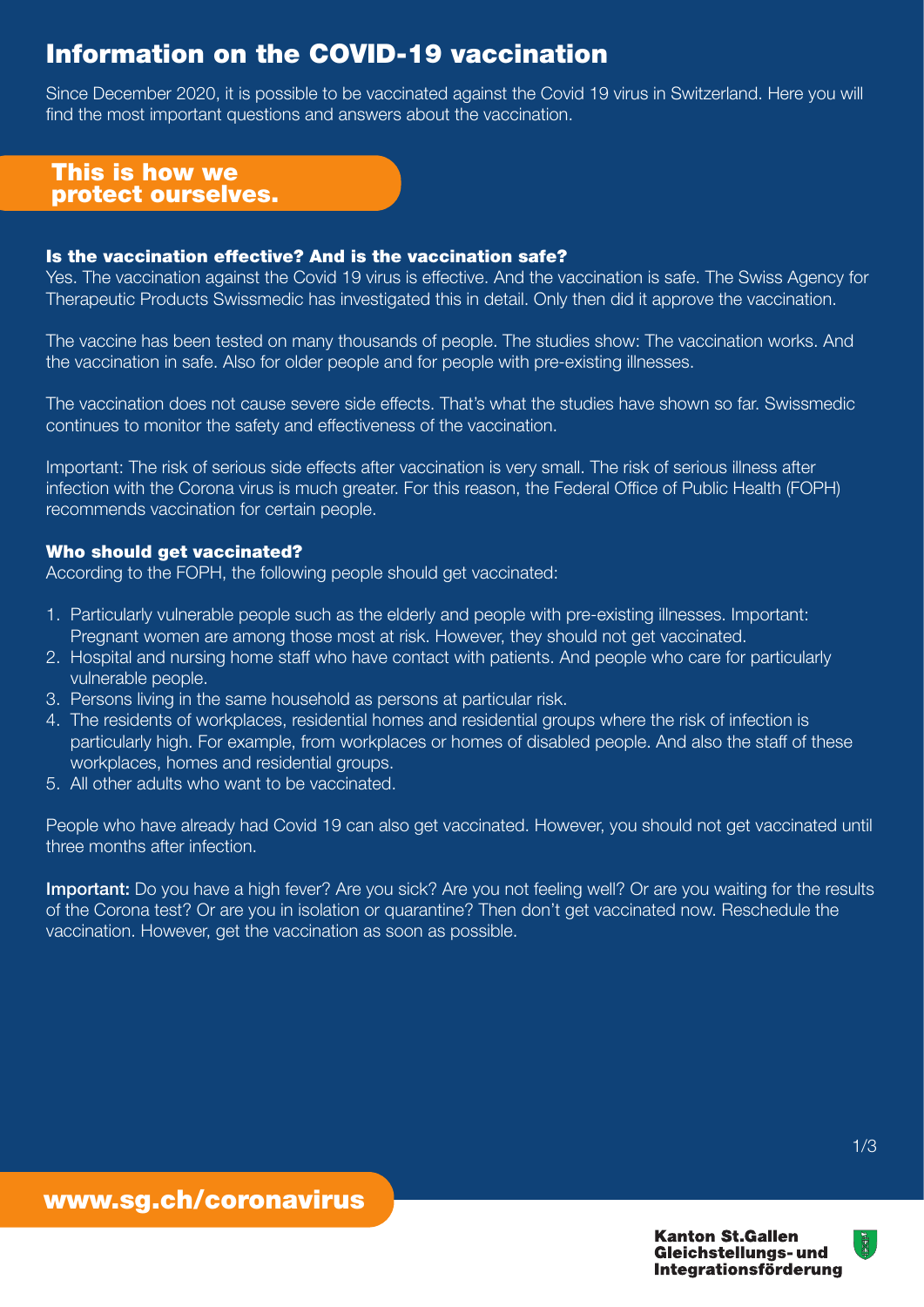$\mathbb{R}^n$ 

**Kanton St.Gallen Gleichstellungs- und** Integrationsförderung

#### Who should not get vaccinated?

The FOPH does not recommend vaccination for the following people:

- People with a severe allergy to any component of the vaccine (especially polyethylene glycol (PEG))
- Pregnant women. So far, there are no studies on the vaccination of pregnant women. Therefore, it is not known how the vaccination affects the pregnancy. Or the unborn child.
- Children and adolescents under the age of 16. To date, there have been no studies on the vaccination of persons under 16 years of age. It is therefore not known how the vaccination will affect children and adolescents under the age of 16.

## Where and when can you get vaccinated?

The cantons are responsible for vaccination. Information on vaccination in the canton of St.Gallen can be found at www.sg.ch. You can also ask your doctor or health care professional. Or you can ask at your local pharmacy.

#### How is the vaccination performed?

It is injected with a syringe in the upper arm.

Important: Keep to these rules also after vaccination: Wash your hands. Wear a mask. And keep your distance. This is because some people can get Covid 19 even though they have been vaccinated. But most often vaccinated people do not become seriously ill.

#### How often do you need to get vaccinated?

Two vaccinations are required. The second vaccination should take place about 4 weeks after the first vaccination.

We don't know that yet. However, the manufacturers of the vaccine are currently researching it. Perhaps the FOPH will at some point recommend a third vaccination.

Important: Make sure to get both vaccinations. Only then are you as well protected as possible.

#### How does the vaccination protect you?

Vaccination helps your body fight the virus. Your body is building up a protection against the Covid 19 virus. However, your body needs a few weeks to do this.

About one week after the second vaccination, your body will have built up protection against the Covid 19 virus. Then your risk of getting Covid 19 is very small.

Would you like more information about the effect of the vaccination? Then check out the website at www.bagcoronavirus.ch/mrna.

#### How long does the vaccination protect?

## Can you get Covid 19 from the vaccination?

No. You can't get Covid 19 from the vaccination. There are no corona viruses in the vaccine.

#### Does the vaccination have side effects?

Any vaccination can have side effects. Most of the time, however, the side effects are mild. And usually the side effects are over quickly.